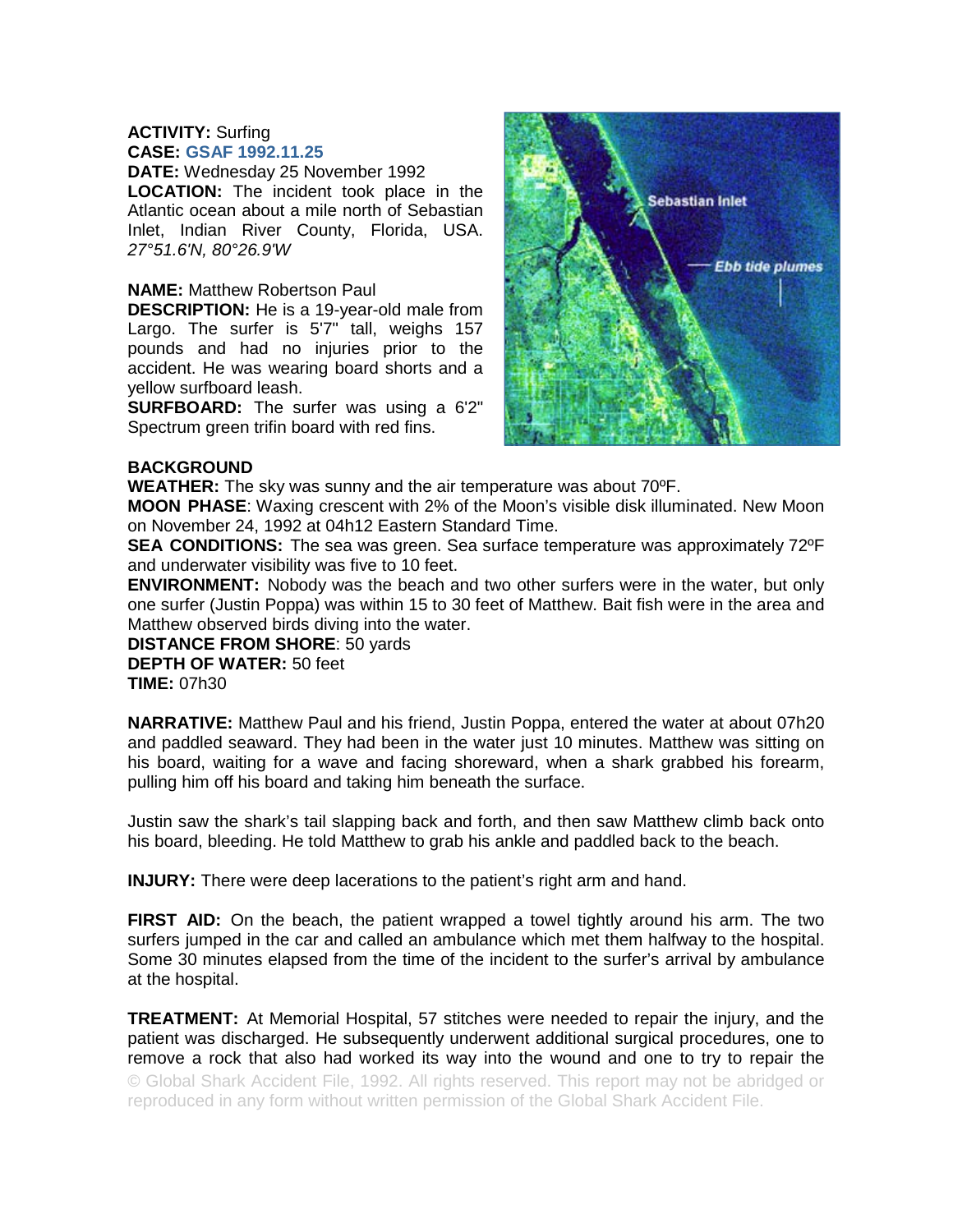nerve damage to his right little finger.

**SPECIES INVOLVED:** X-rays revealed three of the shark's teeth in the surfer's hand: two were embedded in the little finger, and another was near the thumb. The teeth were identified as those of a six- to seven-foot blacktip shark.

**SOURCES:** Matthew Paul; St. Petersburg Times, November 27, 1992, page 1.B and November 26, 1993, page 1.1.1.3; Orlando Sentinel, November 28, 1992, page B.3; Fort Pierce Tribune, November 30, 1992.

**NOTE:** Matthew reported that he felt pain immediately upon being bitten. He reported that there were "a lot of bait fish in the area" and believes that the shark "was just cruising around and made a mistake...the shark did not know what I was."

> *Sarasota Herald-Tribune Saturday November 28, 1992, page 6B*

# **Shark attack** injures surfer

A surfer attacked by a shark off Sebastian Inlet on Florida's east coast needed 50 stitches to close the gashes on his arm and hand, and Xrays revealed two shark teeth left behind.

Matthew Paul, who turned 19 on Thanksgiving, said he was paddling in the surf with Justin Poppa the day before when a shark grabbed him by the forearm and dragged him off his board.

Poppa said he saw a tail slapping back and forth, then watched as Paul climbed back on his board, bleeding from deep gashes.

The two Largo friends got to the beach 25 yards away, wrapped a towel around Paul's arm and took off for the nearest hospital, using a cellular phone to call along the way for an ambulance to meet them.

X-rays revealed the teeth, one embedded in the little finger and one near the thumb. Paul was sent home after minor hand surgery.

## **Shark Bites Surfer's Arm**  *Leaves 2 Teeth in his Hand*

A surfer attacked by a shark off Sebastian Inlet needed 50 stitches to close the gashes on his arm and hand, and X-rays revealed two shark teeth left behind.

Matthew Paul, 19, of Largo, said he was paddling in the surf with Justin Poppa Wednesday when a shark grabbed him by the forearm and dragged him off his board.

Poppa said he saw a tail slapping back and forth, then watched as Paul climbed back on his board, bleeding from deep gashes.

X-rays revealed the teeth, one embedded in the little finger and one near the thumb. Paul was sent home after minor hand surgery.

**SOURCE:** Orlando Sentinel, November 28, 1992, page B3

© Global Shark Accident File, 1992. All rights reserved. This report may not be abridged or reproduced in any form without written permission of the Global Shark Accident File.